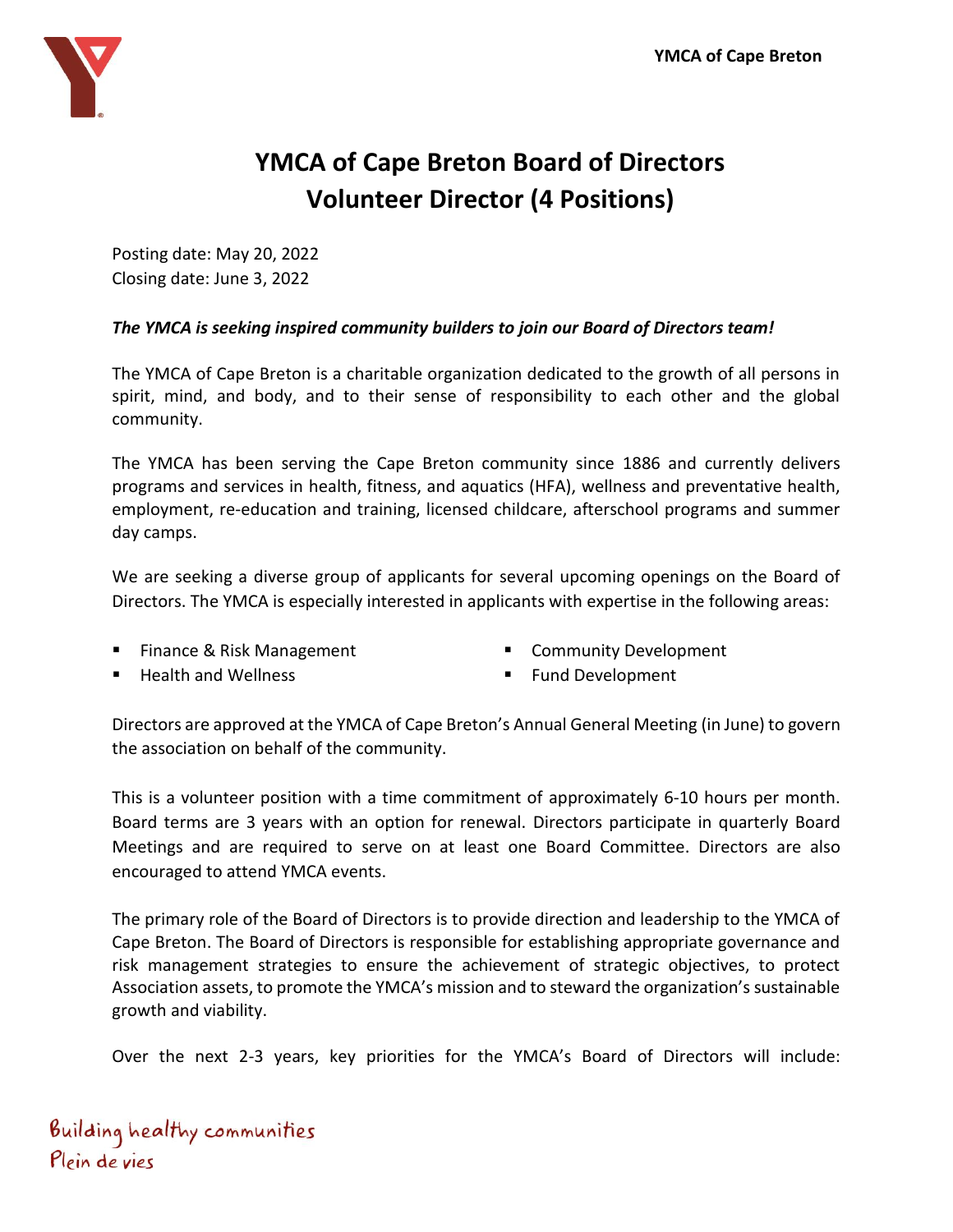

- Development of a new YMCA strategic plan
- Enhancing financial sustainability
- Strengthening governance best practices

Specific responsibilities of the Board of Directors include:

- 1. **Community Representation:** Provide a link between the YMCA and the communities it serves. Build relationships with community leaders, key stakeholders, and constituencies. Communicate the mission, values, vision and work of the YMCA. Represent the Association at key internal and external events.
- 2. **CEO Performance Management**: Oversee CEO performance management, compensation, professional development, and succession planning.
- 3. **Strategic Planning**: Establish organizational strategies and goals and ensure the mission, vision and strategic direction of the YMCA are relevant and appropriate.
- 4. **Risk Management:** Monitor and evaluate all material risks and ensure appropriate mitigation strategies are in place. Ensure the effectiveness of the YMCA's policies and procedures, internal control frameworks, and performance reporting processes.
- 5. **Financial Management and Oversight**: Monitor financial and operational performance. Ensure the YMCA complies with its incorporating documents, Constitution and By-laws and that the Association operates within applicable laws and regulations.
- 6. **Governance**: Ensure adherence to governance best practices. Build an organizational culture of ethical behaviour, accountability, transparency, and open communication. Uphold and apply principles of equity and diversity to ensure the Association is fair and open to all.
- 7. **Director Development and Evaluation**: Determine the competencies required for future Directors and ensure an appropriate recruitment, selection, onboarding process and an orientation program are in place.
- 8. **Financial Development/Resource Development**: Understand and contribute to the financial development program and the organization's philanthropic culture.

Directors may be reimbursed for expenses incurred while performing their role, for example travel or meal expenses incurred while doing volunteer work on behalf of the YMCA of Cape Breton.